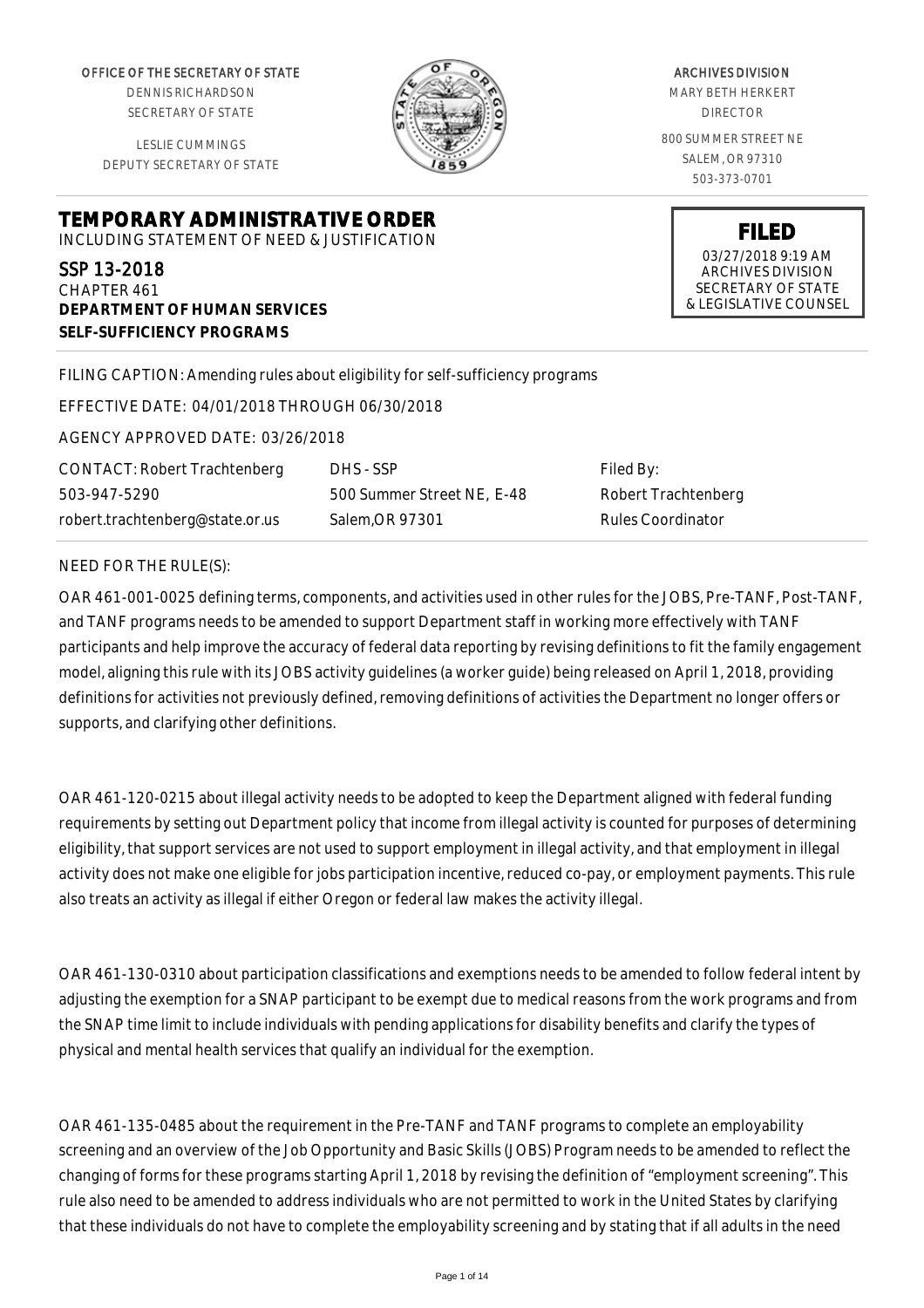group are not authorized to work in the United States, they are not required to participate in the JOBS program overview.

OAR 461-190-0211 about case plan activities and standards for support service payments needs to be amended to keeps the Department aligned with federal funding requirements by stating that support services are not used to support employment in an activity that is illegal under either Oregon or federal law.

## JUSTIFICATION OF TEMPORARY FILING:

The Department finds that failure to act promptly by amending OAR 461-001-0025 will result in serious prejudice to the public interest and the Department because starting April 1, 2018 changes to the Department TRACS case management system will be in place and it needs to align with Department rules. This amendment supports Department staff in working more effectively with TANF participants and help improve the accuracy of federal data reporting by revising definitions to fit the family engagement model, aligning this rule with its JOBS activity guidelines (a worker guide) being released on April 1, 2018, providing definitions for activities not previously defined, removing definitions of activities the Department no longer offers or supports, and clarifying other definitions.

The Department finds that failure to act promptly by adopting OAR 461-120-0215 and amending OAR 461-190-0211 will result in serious prejudice to the public interest and the Department because the Department needs to remain aligned with federal requirements related to Employment and Training participation hours, ABAWD requirements, and SNAP time limits; and corrections would be quite complex retroactively. This rule supports this alignment by setting out Department policy that income from illegal activity is counted for purposes of determining eligibility, that support services are not used to support employment in illegal activity, and that employment in illegal activity does not make one eligible for jobs participation incentive, reduced co-pay, or employment payments. This rule also treats an activity as illegal if either Oregon or federal law makes the activity illegal.

The Department finds that failure to act promptly by amending OAR 461-130-0310 will result in serious prejudice to the public interest, the Department, and some SNAP clients. This amendment the rule into compliance with federal intent by expanding and clarifying when a SNAP participant may be exempt due to medical reasons. This rule needs to be amended immediately to assure that clients who do not meet the more limited definition of disability are exempted from work and time limit requirements.

The Department finds that failure to act promptly by amending OAR 461-135-0485 will result in serious prejudice to the public interest and the Department because starting April 1, 2018 the rule would be out-of-sync with the employment screening forms used by the Department. Additionally, without these amendments, the rule would not reflect Department practices for individuals who are not authorized to work in the United States.

DOCUMENTS RELIED UPON, AND WHERE THEY ARE AVAILABLE:

None.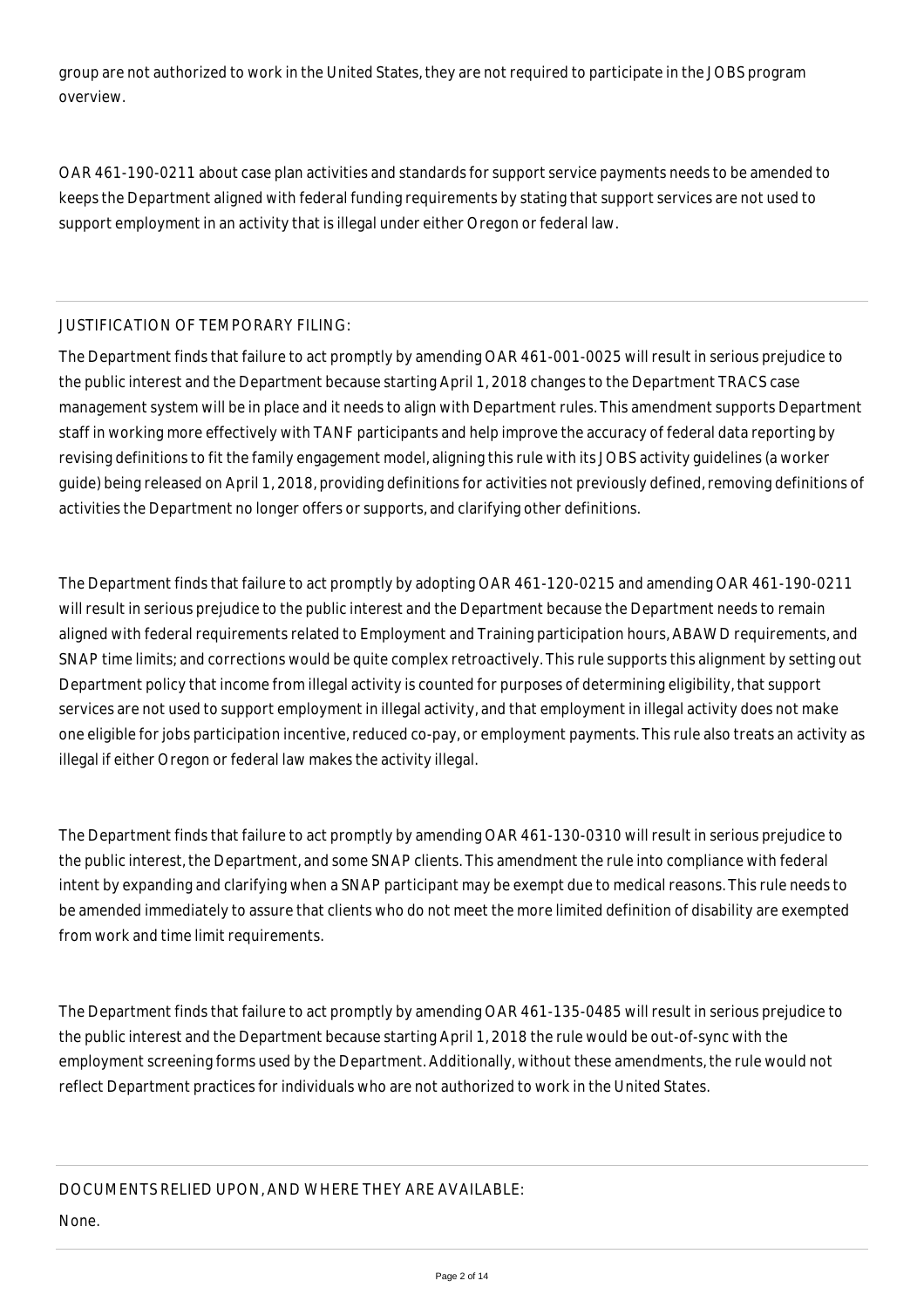## RULES:

461-001-0025, 461-120-0215, 461-130-0310, 461-135-0485, 461-190-0211

## AMEND: 461-001-0025

RULE SUMMARY: OAR 461-001-0025 defining terms, components, and activities used in other rules for the JOBS, Pre-TANF, Post-TANF, and TANF programs is being amended to match the family engagement model, align this rule with its JOBS activity guidelines (a worker guide) being released on April 1, 2018, provide definitions for activities not previously defined, remove definitions of activities the Department no longer offers or supports, and clarify other definitions. These changes support Department staff in working more effectively with TANF participants and help improve the accuracy of federal data reporting.

CHANGES TO RULE:

# 461-001-0025

Definitions of Terms, Components, and Activities; JOBS, Pre-TANF, Post-TANF, TANF ¶

In the JOBS, Pre-TANF, Post-TANF, and TANF programs, the following definitions apply to rules in OAR chapter 461 unless the context indicates otherwise.¶

 $(1)$  "Activity" means an action or set of actions to be taken by an individual participant, as specified in the case plan (see section (6) of this rule). An "activity" is intended to reduce barriers and:¶

(a) Increase the likelihood of self-sufficiency, employment, job retention, wage enhancement, and financial independence; or¶

(b) Promote family stability (see OAR 461-001-0000).¶

(2) "Adult Basic Education (ABE)"means an activity (see section (1) of this rule) in the basic education (see section (5) of this rule) component (see section (89) of this rule) that involves remedial education coursework intended to ensure functional literacy and numeracy.¶

(3) "Assessment" means an activity of the program entry (see section (3028) of this rule) component that involves gathering information to identify the strengths, interests, family circumstances, status in the JOBS program, and vocational aptitudes and preferences of the individual participant and to mutually determine an employment goal, the level of participation of the individualengagement of the participant in the JOBS program, and which support services (see section (375) of this rule) are needed. This activity includes providing screenings and evaluations (if appropriate) to determine the level of participationengagement, accommodation, and modification for the individualparticipant in the JOBS program. The screenings include, but are not limited to, physical and mental health needs, substance abuse, domestic violence (see OAR 461-001-0000), and learning needs.¶ (4) "Barrier" means a personal condition or circumstance that reduces the likelihood the individualparticipant will become employed or the ability of the individual to participat <u>participant to engage</u> in an activity listed in the case

plan.¶

(5) "Basic education" means a component <del>of non-core activities (see section (25) of this rule)</del> intended to ensure functional literacy for all JOBS clieparticipants. "Basic education" activities are high school attendance, English as a second language (ESL) (see section (154) of this rule) instruction, job skills training (see section (240) of this rule), adult basic education (ABE) (see section (2) of this rule) instruction, and services that result in obtaining a general equivalency diploma (GED). The component is discussed in OAR 461-190-0171 and 461-190-0181.¶ (6) "Case plan" (formerly also known as an employment development plan (EDP), a personal plan, or personal development plan) means a written outline, developed in partnership by the individual and case manager participant and family coach, with input from community partners as appropriate, listing activities and goals for the individual. The "case plan" also identifies the support service payments, accommodations, and modifications to help the individual participant complete the plan. The DHS 1543 - Domestic Violence Assistance Agreement - is the "case plan" for individual participants with safety concerns about domestic violence (see OAR 461-001-0000) .¶

(7) "Child Health & Development (CH)" means an activity that enables participants to gain skills to successfully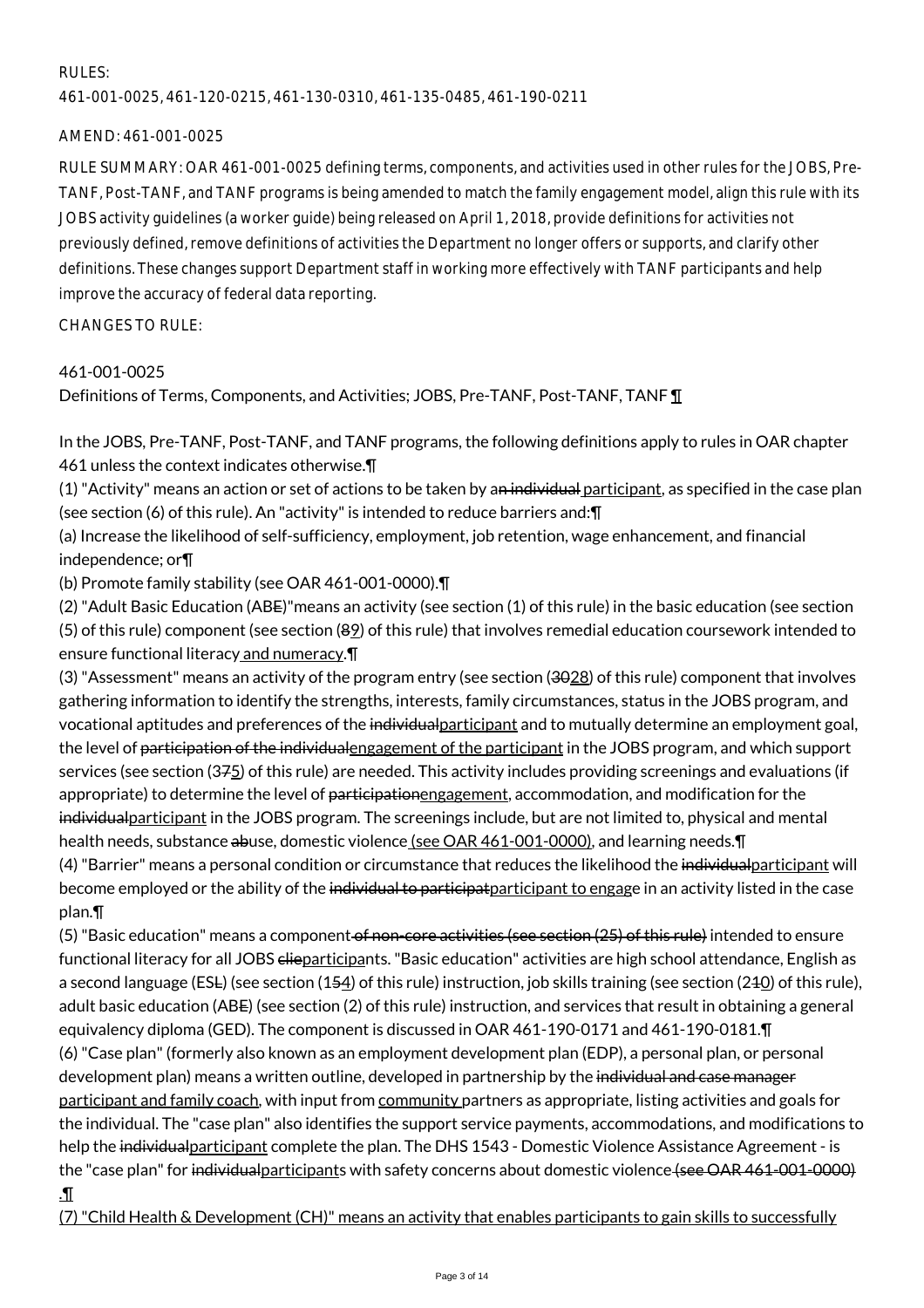# parent, balance work and family, and contribute to the well-being and health of the child.¶

(78) "Community service program (CP)" means an activity in the unpaid employment (see section (398) of this rule) component in which the individualparticipant works without pay at a job site to enhance the likelihood the individual participant will become employed and perform work for the direct benefit of the community. This activity is available through nonprofit organizations or public agencies.¶

(89) "Component" means a set of one or more activities of the JOBS program including paid unsubsidized employment (see section (286) of this rule), paid subsidized employment (see section (275) of this rule), unpaid employment, vocational training (see section (440) of this rule), job search and readiness (see section (2019) of this rule), and basic education activities.¶

 $(910)$  "Core activities" means federally defined countable work activities including paid unsubsidized employment; paid subsidized employment; work experience (see section (42) of this rule); on-the-job training (see section (261) of this rule); job search and readiness; community service program (see section (78) of this rule); and vocational training; and providing child care services to a community service program participant (see section (32) of this rule).¶

(101) "Crisis intervention (CI)" means short-term services to address an immediate crisis need.¶

(11) "Degree Completion Initiative (DCI)" means an activity in which a limited number of TANF recipients may participate for up to 12 months to complete an educational degree at a two- or four-year educational institution.¶ (12) "Drug and alcohol services" means an activity in the job search and readiness component that provides substance abuse screenings and evaluations, outpatient or resident treatment, and support groups such as AA or NAprotect family stability and safety due to an immediate crisis need.¶

 $(132)$  "Employer contact" means elieparticipant communication with an employer or employer's representative through a visit, phone call, or mail to request consideration for employment.¶

(143) "Employment Payments" means three transitional payments totaling \$225.00 paid as provided in OAR 461- 135-1270 to a benefit group (see OAR 461-110-0750) with employment income to help transition families off TANF program services.¶

 $(154)$  "English as a sSecond I Language (ESL)" means an activity in the basic education component. "ESL" classes are designed to give individualparticipants with limited English proficiency better working skills in the language. [1] (165) "Fair Labor Standards Act (FLSA)" means the law that applies to subject employers with individual participants working in the unpaid employment component. "FLSA" requires that individual participants engaged in unpaid employment, in effect, may not "work off" their SNAPmore hours than the combined value of the TANE and TANFSNAP benefits at an hourly rate less than the statedivided by Oregon minimum wage. I (176) "Federally required participation rates" means the participation rates required by section 407 of the Social

Security Act (42 USC 607).¶

(187) "High School or GED Completion Attendance  $(HS)$ " means an activity in the basic education component that involves attendance at a secondary school or in a course of study that leads to the completion of the GED.¶ (198) "Job search (initial or regularJO)" means an activity in the job search and readiness component that focuses on elieparticipants looking for and obtaining employment designed to improve skills in locating and competing for employment in the local labor market and may include writing resumes, receiving instruction in interviewing skills, and participatengaging in group and individual "job search". There are two categories of "job search": "initial job search" and "regular job search". "Initial job search" may occur during the Pre-TANF program. "Regular job search" begins not later than the day after the Department finds the individual eligible for TANF benefits.¶ (2019) "Job search and readiness" means a component designed to prepare individual participants to compete in the local labor market. Job search (see section (198) of this rule), life skills (see section (232) of this rule), drug and alcoholsubstance abuse disorder services (see section (4234) of this rule), mental health services (see section (243 ) of this rule), and rehabilitation activities (see section (330) of this rule) are the activities of the "job search and readiness" component.¶

 $(240)$  "Job skills training  $(JS)$ " means an activity in the basic education component designed to provide classroom training in vocational and technical skills or equivalent knowledge and abilities in a specific job areain which unpaid training required by an employer is needed to gain the skills necessary to be hired, retain or advance in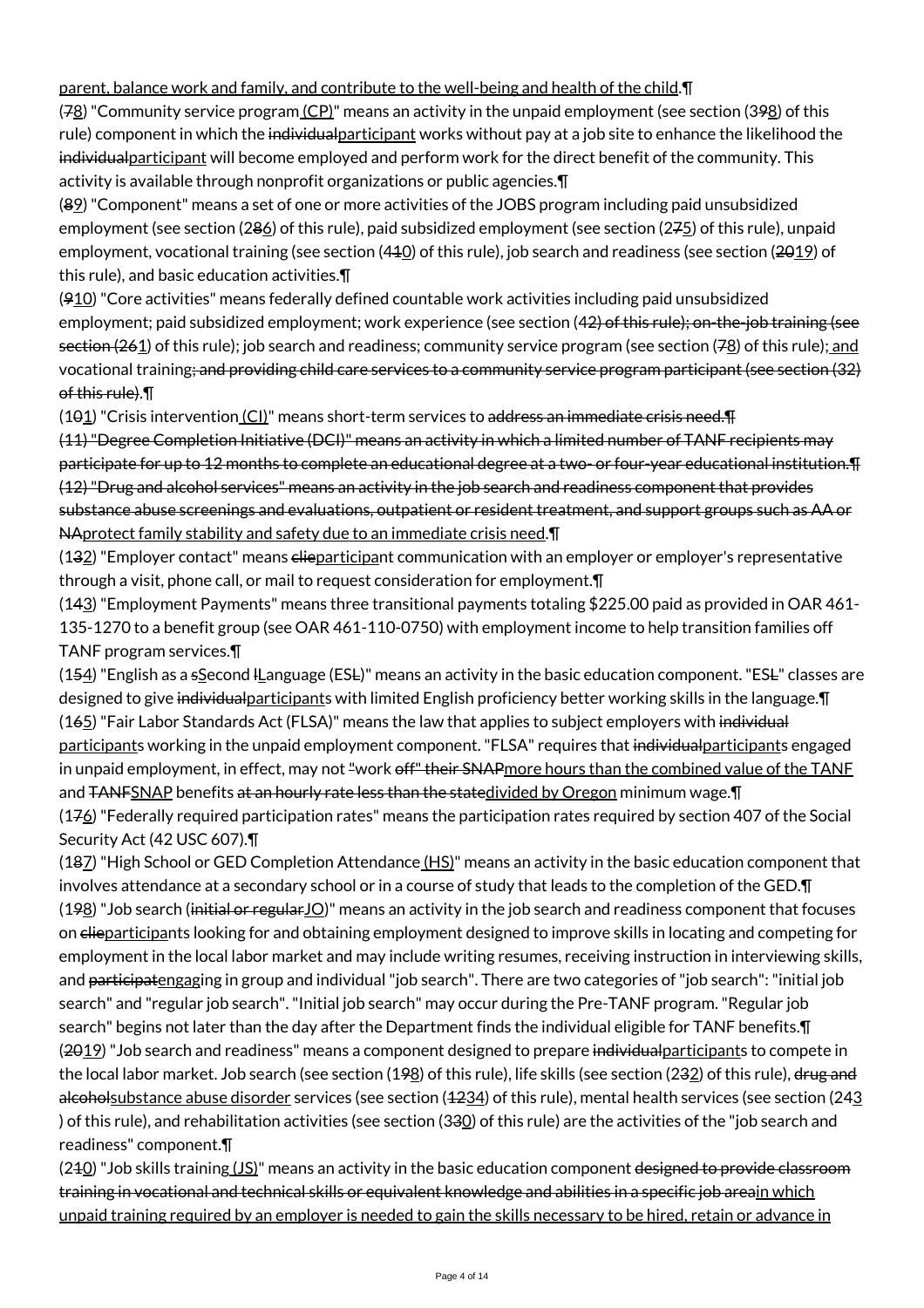employment.¶

(221) "JOBS Plus program (JOBS PlusPL)" means an activity in the paid subsidized employment component that provides TANF clieparticipants with on-the-job training and pays their benefits as wages (see OAR 461-190-0401 to 461-190-0426).¶

(232) "Life skills (LS)" means an activity of the job search and readiness component. The activity develops employment-preparation skills and skills and attitudes that are commonly found in the workplace; and offer development of skills that prepare participants to be successful in daily living.¶

 $(243)$  "Mental health services  $(MH)$ " means an activity in the job search and readiness component that provides mental health screenings and assessments, counseling, medication management, and support groups.¶ (254) "Non-core activities" means federally defined countable work activities that include job skills training directly related to employment; education directly related to employment; and satisfactory school attendance at a secondary level or leading to a GED.¶

(265) "On-the-job training (OJT)" means an activity in the paid subsidized employment component in which an individual works for an employer for a contracted period. The employer trains the individual and is reimbursed by the Department, usually at 50 percent of the wages of the participant, for those training costs.¶

(27) "Paid subsidized employment" means a component in which individualPaid subsidized employment" means a component in which participants are employed in a subsidized public or private sector job. JOBS Plus (see section (221) of this rule), and work supplementation (see section (432) of this rule), and on-the-job training are the activities in the "paid subsidized employment" component.¶

(286) "Paid unsubsidized employment" means a component in which individual participants are employed full- or part-time in an unsubsidized job and receiving TANF benefits. Unsubsidized employment is a job that is not subsidized by TANF or any other public program. The UN work program (see section (4039) of this rule), working (see section (43) of this rule), and microenterprise (see OAR 461-001-0000) are the activities in the paid unsubsidized employment component.¶

(297) "Parents as Scholars (PAS)" means a JOBS program component that assists TANF parents who are or will be undergraduates to begin or continue their education at a two- or four-year educational institution (see OAR 461- 190-0199).¶

(3028) "Program entry (PE)" means an activity that includes all the activities that prepare an individual to actively participate in the JOBS program including, but not limited tocaptures JOBS appointments, assessments (see section (3) of this rule) and writing the initialto identify a family's needs and strengths, determines JOBS status, and mutually develops a case plan.¶

(3429) "Progress (good or satisfactory)" means, for federal reporting purposes, an individual participatnt engaging in an education or training activity makes "good progress" or "satisfactory progress" by receiving a passing grade or progressing toward completion of high school or GED completion at no less than the normal rate of a half-time student.¶

(32) "Providing child care services to a community service program participant" means an activity in the unpaid employment component.¶

 $(330)$  "Rehabilitation activities  $(RA)$ " means an activity in the job search and readiness component that provides medical or therapeutic screenings, assessments, and treatment. This activity also includes medical management and support groups.¶

(341) "Self-initiated training (SI)" means a JOBS program component that is training needed to be competitive in the job market. Participation in this component is limitedn activity in which participants are enrolled in a two six months. The component may be used to extend an approved vocational training activityor four year program, earning credit toward a college degree.¶

(352) "Supported worktabilized living (SL)" means an activity in the unpaid employment component that gives individuals intensive staff support, skill training, intervention, and counseling that will enable them to function independently at worktended to stabilize participant housing concerns that prevent or limit employment or selfsufficiency.¶

(363) "Stabilization, intervention, and other activities" means activities that are non-countable for federal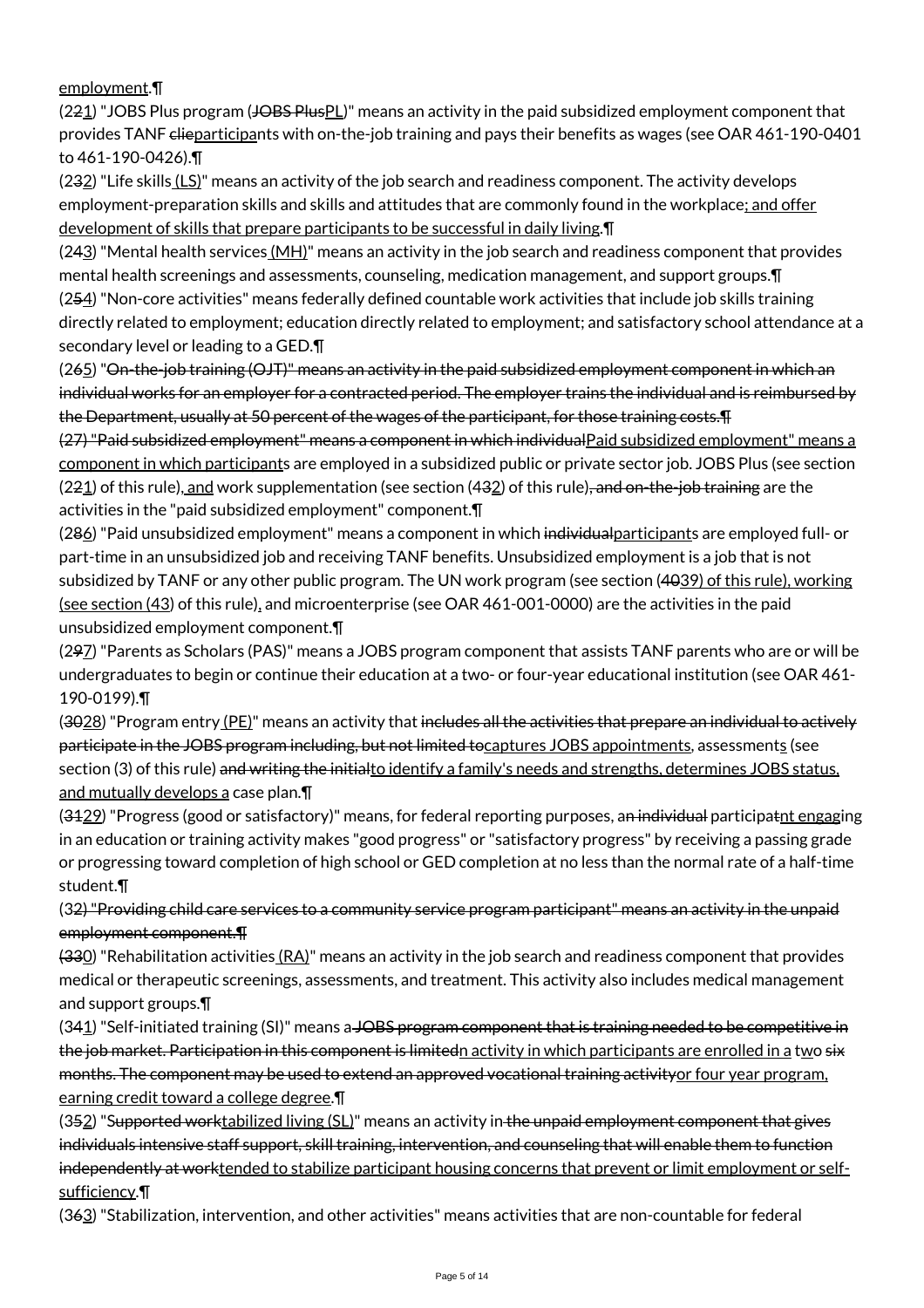participation purposes including child health and development, crisis intervention (see section  $(101)$  of this rule), domestic violence services, family stability activities, medical services, retention services, services to child welfare families, social security application, and stabilized living services.¶

(374) "Support services" means services that case-managed clients need to participate successfully in activities outlined in their case plan, seek and maintain employment, or remove barriers.¶

(38bstance use disorder services" means an activity in the job search and readiness component to help participants identify and overcome substance use disorders that prevent or limit their employability and selfsufficiency.¶

(35) "Support services" means services that participants need to engage successfully in activities outlined in their case plan, seek and maintain employment, or remove barriers.¶

(36) "Supported work (SW)" means an activity in the unpaid employment component that gives participants intensive staff support, skill training, intervention, and counseling that will enable them to function independently at work.¶

(37) "Transition services" means services included in a<del>n individual participant</del>'s case plan when the individual participant becomes employed or becomes ineligible for cash benefits because of an increase in income or resources.¶

(398) "Unpaid employment" means a component in which an individual participant is placed in an unpaid job to develop good work habits, training, and knowledge to obtain employment. Employment may be in the private or public sector or through a work simulation program. Work experience, community service program, providing child care services to a (see section (41) of this rule, community service program participant, and supported work (see section (356) of this rule) are the activities of the "unpaid employment" component. [I]

(4039) "UN work program" means an activity in the paid unsubsidized employment component in which TANF clients work in unsubsidized employment and may also participate in another JOBS work site training activity.¶ (410) "Vocational training" means an activity and component of the JOBS program that provides JOBS participants with up to 128 months access to specific "vocational training" that will lead to a career with an appropriate wage level and opportunity for employment.¶

(421) "Work experience" means an activity in the unpaid employment component in which the individual participant works without pay at a job site to develop good work habits and basic vocational skills that enhance the likelihood the individualparticipant will become employed. "Work experience" is available through private forprofit businesses, nonprofit organizations, or public agencies.¶

(432) "Work supplementation" means an activity in the unpaid employment component that is up to six months of work-site training provided by an employer. The component and activity are both called "work supplementation". In "work supplementation", the Department subsidizes the wages of the participant by providing up to \$200 per month to the employer.¶

(43) "Working" means an activity in the unsubsidized employment component in which a participant is working full- or part-time in the public or private sector.

Statutory/Other Authority: ORS 409.050, 411.060, 411.070, 411.878, 412.006, 412.009, 412.016, 412.049 Statutes/Other Implemented: ORS 409.010, 409.050, 411.060, 411.070, 411.878, 412.001, 412.006, 412.016, 412.009, 412.049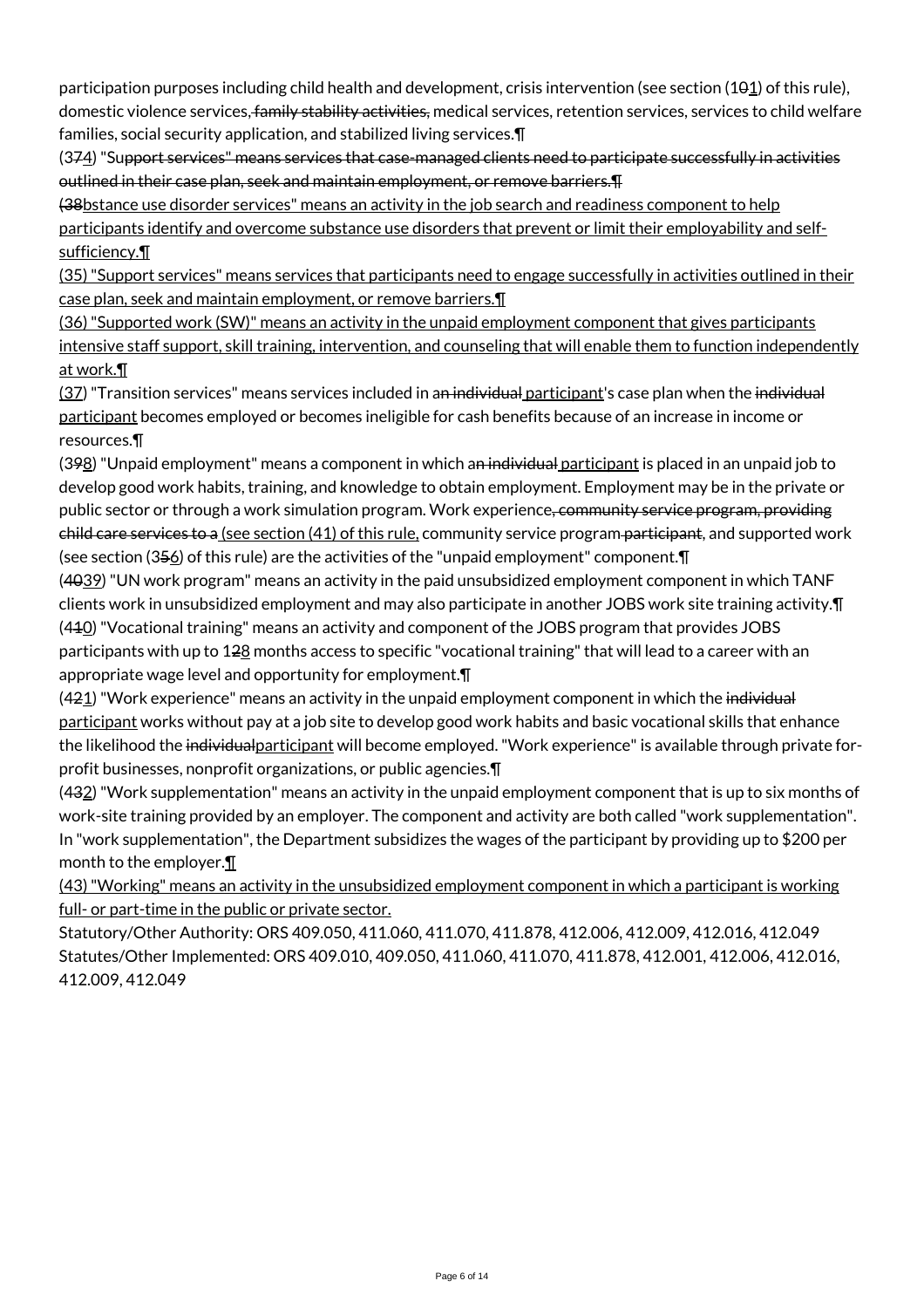#### ADOPT: 461-120-0215

RULE SUMMARY: OAR 461-120-0215 about illegal activity is being adopted to set out Department policy that income from illegal activity is counted for purposes of determining eligibility, that support services are not used to support employment in illegal activity, and that employment in illegal activity does not make one eligible for jobs participation incentive, reduced co-pay, or employment payments. This rule also treats an activity as illegal if either Oregon or federal law makes the activity illegal. This rule keeps the Department aligned with federal funding requirements.

CHANGES TO RULE:

### 461-120-0215

Illegal Activity

(1) As used in this rule, "illegal activity" means an activity that is illegal under either Oregon law or federal law, or both. Working in the marijuana industry is considered an "illegal activity" under this rule.¶

(2) In all programs, income received from an illegal activity (see section (1) of this rule) is considered countable (see OAR 461-001-0000) income.¶

(3) In the TANF JOBS and REP programs:¶

(a) Support services, including child care, are not allowed for a participant seeking employment in or engaged in an illegal activity.¶

(b) An illegal activity is not counted towards JOBS engagement and may not be indicated as an activity or employment goal in the participant's Personal Development Plan.¶

(c) For a participant working in an illegal activity, activity hours and employment placement may not be documented by the Department.¶

(4) In the TANF program, a participant who gains employment in an illegal activity is not eligible for any of the following transitional benefits:¶

(a) Jobs Participation Incentive (JPI).¶

(b) Reduced Co-Pay (RCP).¶

(c) Employment Payments (EP).¶

(5) In the SNAP program:¶

(a) Support services are not allowed for an ABAWD seeking employment in or engaged in an illegal activity.¶ (b) The hours looking for work and the hours worked in an illegal activity are not counted as part of the required 80 hours in work-related activities for an ABAWD in a non-waived area per OAR 461-135-0520.

Statutory/Other Authority: ORS 329A.500, 409.050, 411.060, 411.070, 411.404, 411.816, 412.014, 412.049, 413.085, 414.685

Statutes/Other Implemented: ORS 329A.500, 409.010, 411.060, 409.040, 411.070, 411.404, 411.816, 412.014, 412.049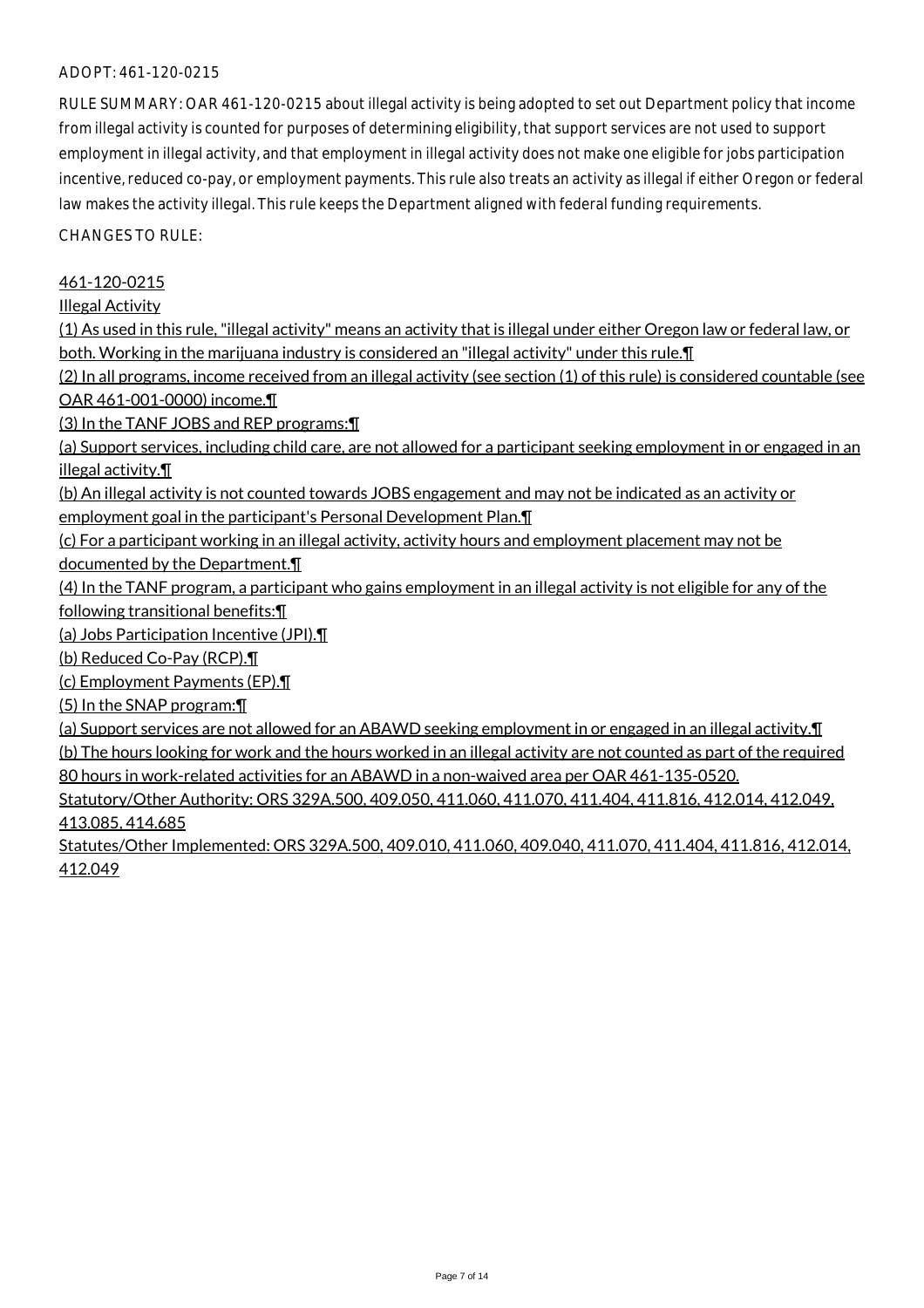### AMEND: 461-130-0310

SUSPEND: Temporary 461-130-0310 from SSP 5-2018

RULE SUMMARY: OAR 461-130-0310 about participation classifications and exemptions which was amended by temporary rule effective February 1, 2018 to expand when a SNAP participant may be exempt due to medical reasons from the work programs and from the SNAP time limit is being further amended to adjust this exemption to include individuals with pending applications for disability benefits and clarify the types of physical and mental health services that qualify an individual for the exemption. These changes are consistent with federal intent.

CHANGES TO RULE:

461-130-0310

Participation Classifications: Exempt, Mandatory, and Volunteer ¶

(1) In the Post-TANF, Pre-TANF, REF, SNAP, and TANF programs:¶

(a) The Department assigns an individual to one or more employment program participation classifications: exempt, mandatory, and volunteer (see OAR 461-130-0305 for definitions of all three terms).¶ (b) Notwithstanding OAR 461-130-0503(2)(c), in the Post-TANF program or while receiving Employment Payments (see OAR 461-001-0025) under OAR 461-135-1270, an individual is classified as a volunteer.¶

(2) In the Pre-TANF and TANF programs:¶

(a) An individual in the need group (see OAR 461-110-0630) is JOBS exempt from employment program participation and disqualification if the individual meets the requirements of at least one of the following paragraphs. The individual is:¶

(A) A parent (see OAR 461-001-0000) providing care for a family member who is an individual with a disability (see OAR 461-001-0000) and is in the household group (see OAR 461-110-0210) with the parent. Medical documentation to support the need for the care is required.¶

(B) A noncitizen who is not authorized to work in the United States.¶

(C) An individual who is eligible for and receives supplemental security income (SSI) from the Social Security Administration.¶

(D) A caretaker relative (see OAR 461-001-0000) who is non-needy.¶

(b) A caretaker relative of a dependent child or unborn who receives TANF program benefits is JOBS eligible if the caretaker relative is in the same filing group with the dependent child (see OAR 461-001-0000) or unborn (even if the caretaker relative is not in the TANF program benefit group under OAR 461-110-0750), unless the caretaker relative is otherwise JOBS exempt from participation under subsection (a) of this section.¶

(c) A JOBS volunteer is an individual who is federally mandatory and eligible to participate in an employment program, but who may not be disqualified as they meet at least one of the following state exemptions:¶ (A) Pregnant and the pregnancy has reached the first of the calendar month prior to the month in which the due date falls.¶

(B) Pregnant and experiencing medical complications due to the pregnancy that prohibit participation in activities of the program and are documented by a qualified and appropriate professional.¶

(C) A parent, who is 20 years old and older, or has a high school diploma or GED and is age 18 or 19, during the first six months after the birth of the parent's dependent child except that the Department may require the parent to participate in parenting classes or a family stability activity (see OAR 461-001-0000). An exemption allowed under this paragraph may apply only to one JOBS Eligible participant in each filing group (see OAR 461-110- 0330).¶

(D) A parent under age 20 years old without a high school diploma or GED, during the first 16 weeks after the birth of the parent's dependent child except that the Department may require the parent to participate in parenting classes, a family stability activity, or an educational track if the parent has not completed high school, GED, or equivalency program.¶

(E) An individual whose participation is likely to cause undue hardship or is contrary to the best interests of the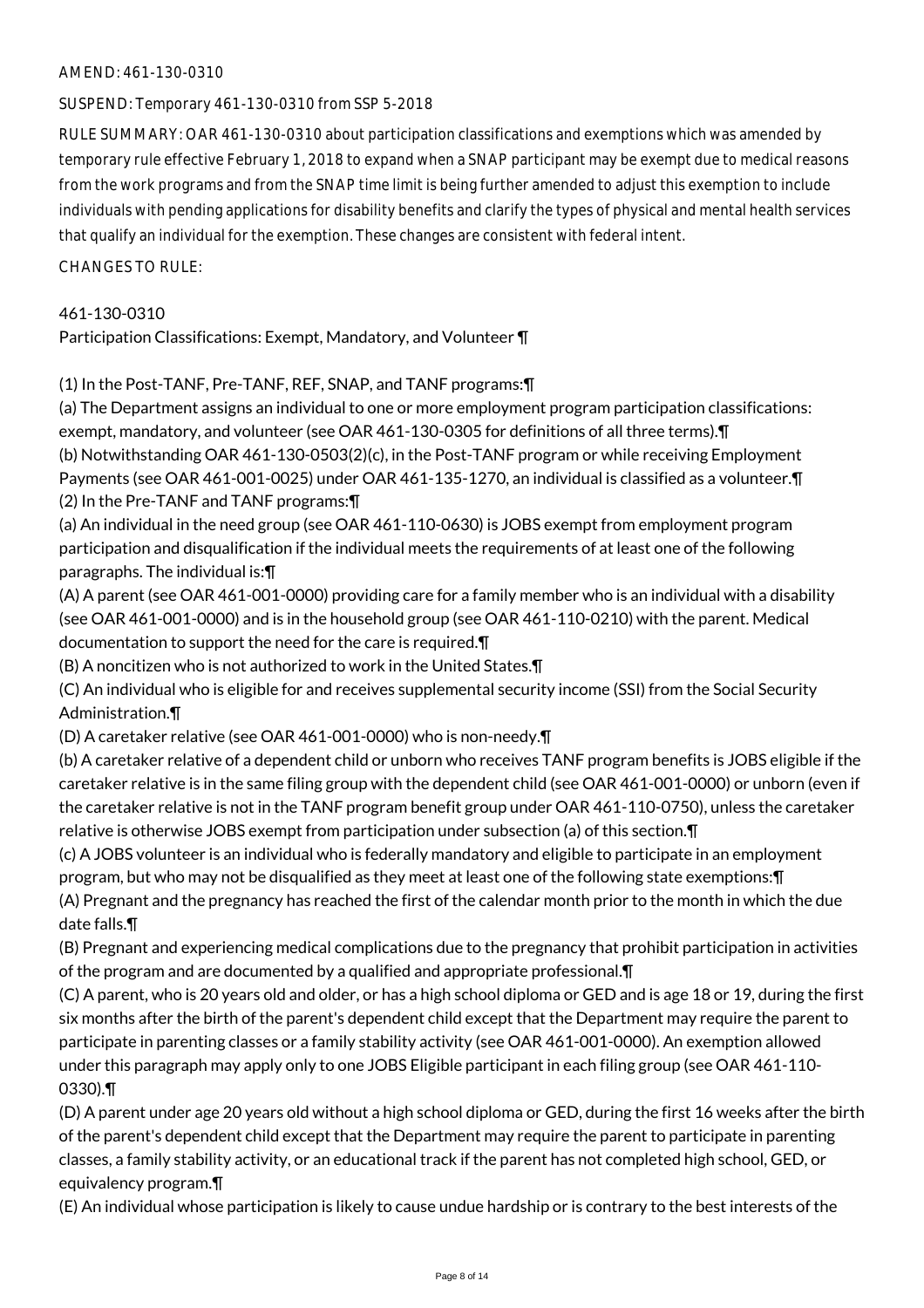dependent child or needy caretaker relative.¶

(F) Pregnant and participating more than 10 hours per week during the first two months of the third trimester.¶ (G) A VISTA volunteer.¶

(3) In the SNAP program:¶

(a) An individual is exempt from registration in an employment program and disqualification if the individual meets the requirements of one of the following paragraphs. The individual is:¶

(A) An individual with a physical or mental condition that prevents performance of any work., mental, or behavioral health condition that prevents performance of work or the ability to obtain or maintain employment, including but not limited to:¶

(i) Having a disability or receiving disability income, or has applied for disability benefits pending a decision or is in the appeal process.¶

(ii) Pregnant and a medical practitioner has limited their work due to medical complications related to the pregnancy.¶

(iii) Receiving "wrap-around services" focused on physical or mental health. "Wrap-around services" means a range of services provided by a Community Based Organization (CBO) addressing a participant's needs which include mental or health issues preventing a participant from obtaining or maintaining employment. ¶

(B) Responsible for the care of a child (see OAR 461-001-0000) in the filing group under 6 years of age.¶ (C) Responsible for the care of an individual with a  $d$  is a bility (see OAR 461-001-0015)n incapacity that

substantially reduces or eliminates the individual's ability to care for hithemself or herselfves, and providing this care prevents the participant from obtaining or maintaining employment.¶

(D) A student enrolled at least half-time, as defined by the school, in any high school or equivalent program recognized by a school district or enrolled at least half-time in any school, training program, or institution of higher education. An individual remains exempt during normal periods of class attendance, vacation, and recess but no longer qualifies for the student exemption when a break in enrollment occurs due to graduation, suspension or expulsion, or when the student drops out of school or does not enroll in classes for the next regular school term (excluding summer term).¶

(E) A regular participant in a drug addiction or alcoholic treatment and rehabilitation program.¶

(b) An individual is mandatory for registration in an employment program and the requirements in OAR 461-130- 0315 if the individual meets the requirements of one of the following paragraphs. These individuals may be disqualified under OAR 461-130-0330 for failing to meet the requirements in OAR 461-130-0315. The individual is not required to participate in any SNAP employment and training program and is not subject to the SNAP time limit under OAR 461-135-0520. The individual is:¶

(A) Working a minimum of 30 hours a week or earning money equal to at least the federal minimum wage multiplied by 30 hours per week multiplied by 4.3 weeks. An individual who is self-employed with allowable costs must meet the earnings threshold after allowing the 50 percent deduction. This includes migrant and seasonal farm workers (see OAR 461-001-0015) who are under contract or similar agreement with an employer or crew chief to begin employment within 30 days.¶

(B) Engaged in the TANF JOBS program under Title IV-A of the Social Security Act.¶

(C) In receipt of unemployment insurance benefits, has completed an application for unemployment insurance benefits and is waiting for an initial decision on the claim, or is participating in at least one of the following Employment Department training programs:¶

(i) The Trade Readjustment Allowance (TRA) program serving displaced workers under the Trade Act.¶

(ii) The Training Unemployment Insurance (TUI) program.¶

(iii) The Self-Employment Insurance (SEA) program.¶

(iv) The Apprenticeship Program (APT).¶

(c) A mandatory client is an individual in the need group (see OAR 461-110-0630); who is 16 or 17 years of age and a primary person (see OAR 461-001-0015), or 18 years of age and older and 59 years of age and younger; and who is not exempt under subsection (a) of this section.¶

(4) In the REF program, an individual in the need group is exempt from the REP participation and disqualification if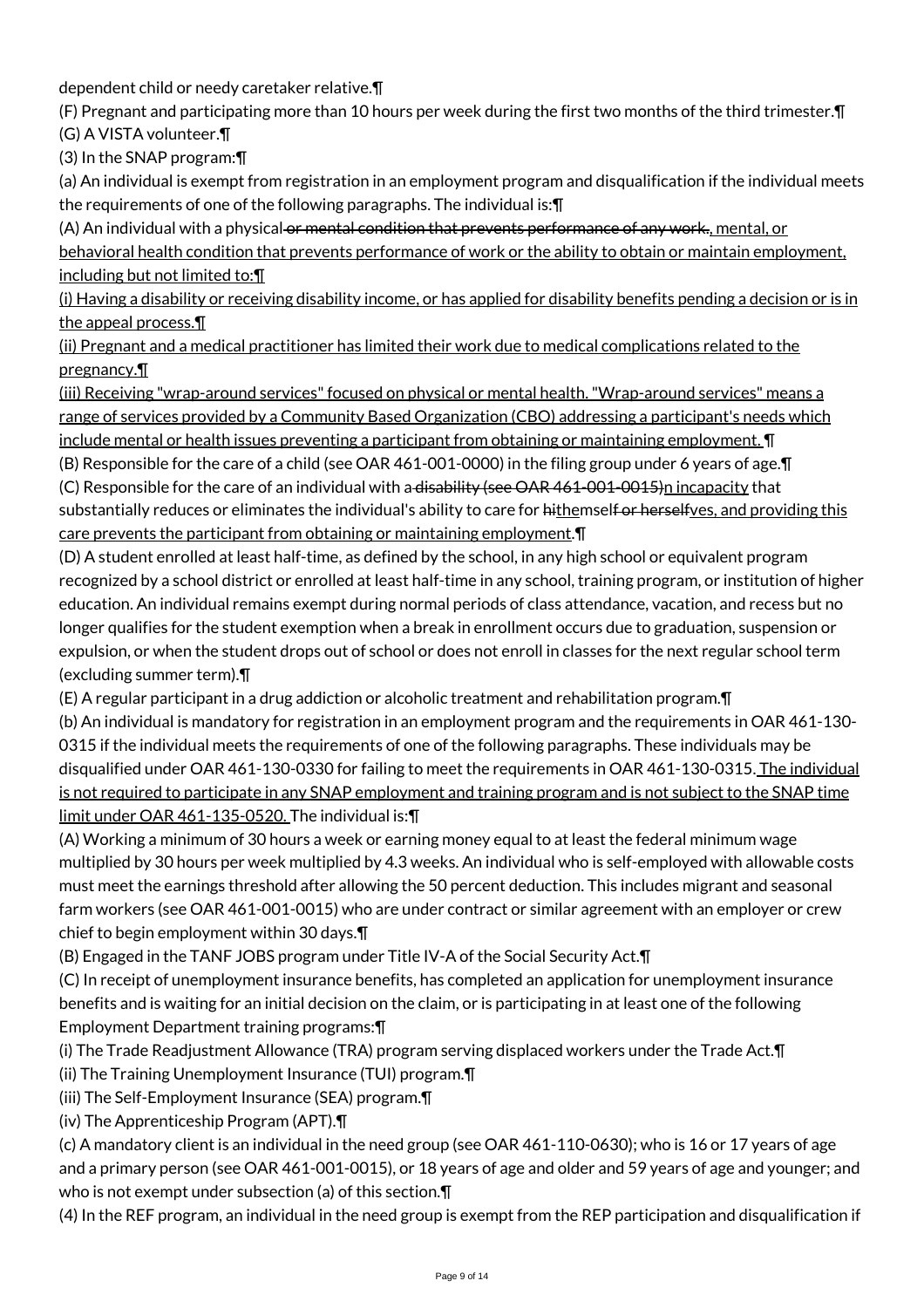the individual meets the requirements of at least one of the following subsections. The individual is:¶ (a) 65 years of age or older.¶

(b) An individual providing care for a family member who is in the household group and has a disability. Medical documentation to support the need for the care is required.¶

(c) An individual whose participation is likely to cause undue hardship to that individual.¶

(d) Pregnant and the pregnancy has reached the first of the calendar month prior to the month in which the due date falls.¶

(e) Pregnant and experiencing medical complications due to the pregnancy that prohibit participation in activities of the program and are documented by a qualified and appropriate professional.¶

(f) Pregnant and participating more than 10 hours per week during the first two months of the third trimester. Statutory/Other Authority: 412.014, 412.049, ORS 409.050, 411.060, 411.070, 411.816, 412.006, 412.009 Statutes/Other Implemented: ORS 409.010, 409.750, 411.060, 411.070, 411.816, 411.837, 412.006, 412.009, 412.014, 412.049, 7 USC 2015(d), 7 CFR 273.7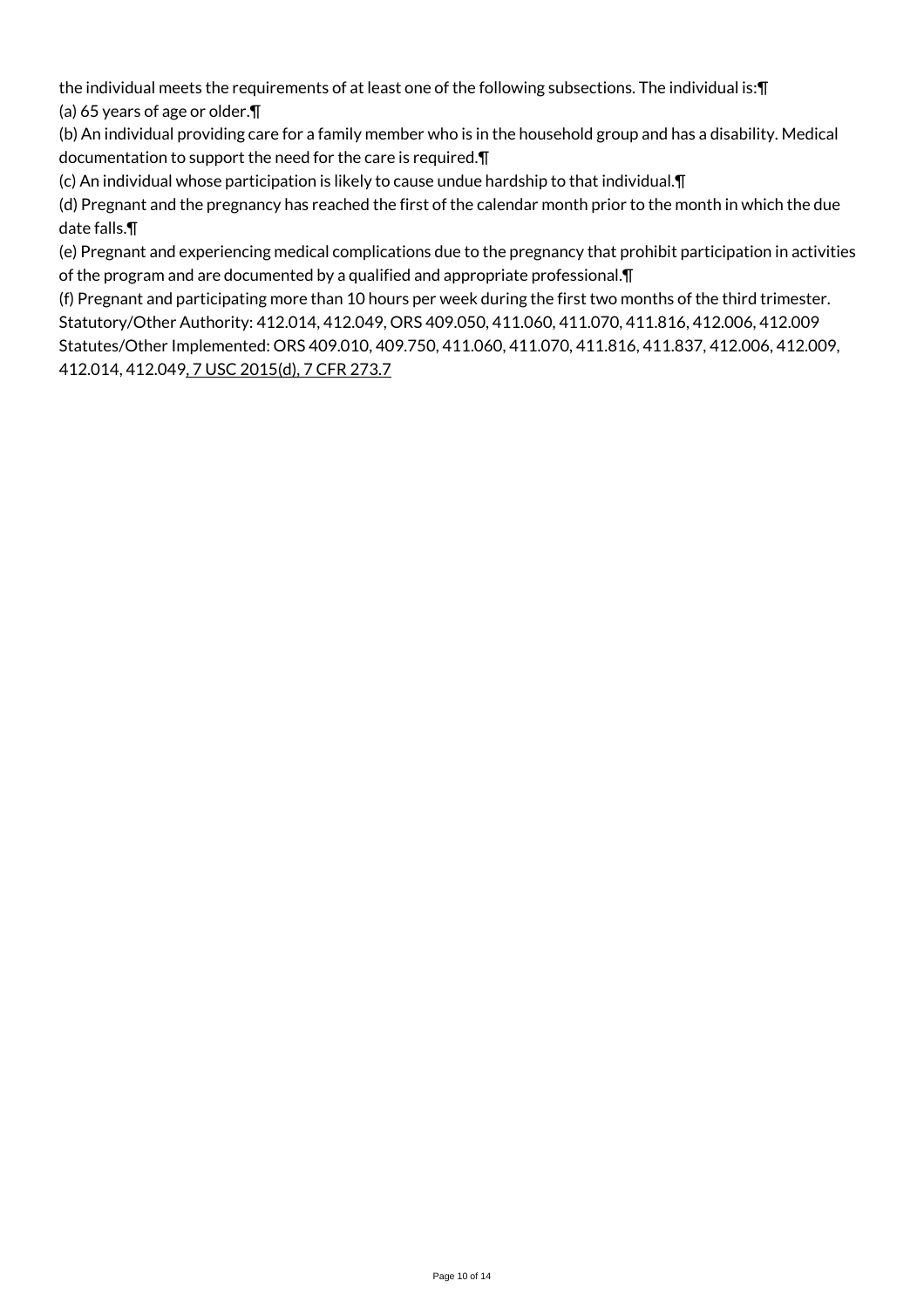#### AMEND: 461-135-0485

RULE SUMMARY: OAR 461-135-0485 about the requirement in the Pre-TANF and TANF programs to complete an employability screening and an overview of the Job Opportunity and Basic Skills (JOBS) Program is being amended to revise the definition of "employment screening" to reflect the changing of forms for these programs starting April 1, 2018. This rule is also being amended to clarify that individuals who are not authorized to work in the United States do not have to complete the employability screening. This rule is being further amended to state that if all adults in the need group are not authorized to work in the United States, they are not required to participate in the JOBS program overview.

#### $CHANGFS TO RIIF$

#### 461-135-0485

Requirement to Complete an Employability Screening and Overview of the Job Opportunity and Basic Skills (JOBS) Program; Pre-TANF and TANF ¶

(1) As used in this rule:¶

(a) "Employability screening" means the <del>DHS 7823A - Eform or forms DHS</del> has designated as the employability Ss creening Ttool for the DHS 7823C - Family Assessment TANF program eligibility. T

(b) "Overview of the JOBS program" means a discussion with the caretaker relative (see OAR 461-001-0000) in the need group (see OAR 461-110-0630) about the requirements and services provided under the JOBS program.¶

(2) To be eligible for Pre-TANF and TANF benefits, the following must be completed prior to the end of the application processing time frames in OAR 461-115-0190:¶

(a) Each caretaker relative in the need group, authorized to work in the United States, must complete an employability screening (see section (1) of this rule); and¶

(b) At least one caretaker relative in the need group, when the need group contains at least one caretaker relative authorized to work in the United States, must participate in an overview of the JOBS program (see section (1) of this rule).¶

(3) The employability screening and overview of the JOBS program must be offered during the initial eligibility intake for Pre-TANF and TANF program benefits.

Statutory/Other Authority: ORS 409.050, 411.060, 411.070, 412.006, 412.049, 412.124 Statutes/Other Implemented: ORS 409.010, 411.060, 411.070, 412.006, 412.049, 412.064, 412.124, 45 CFR 261.2, 45 CFR 261.10, 45 CFR 261.11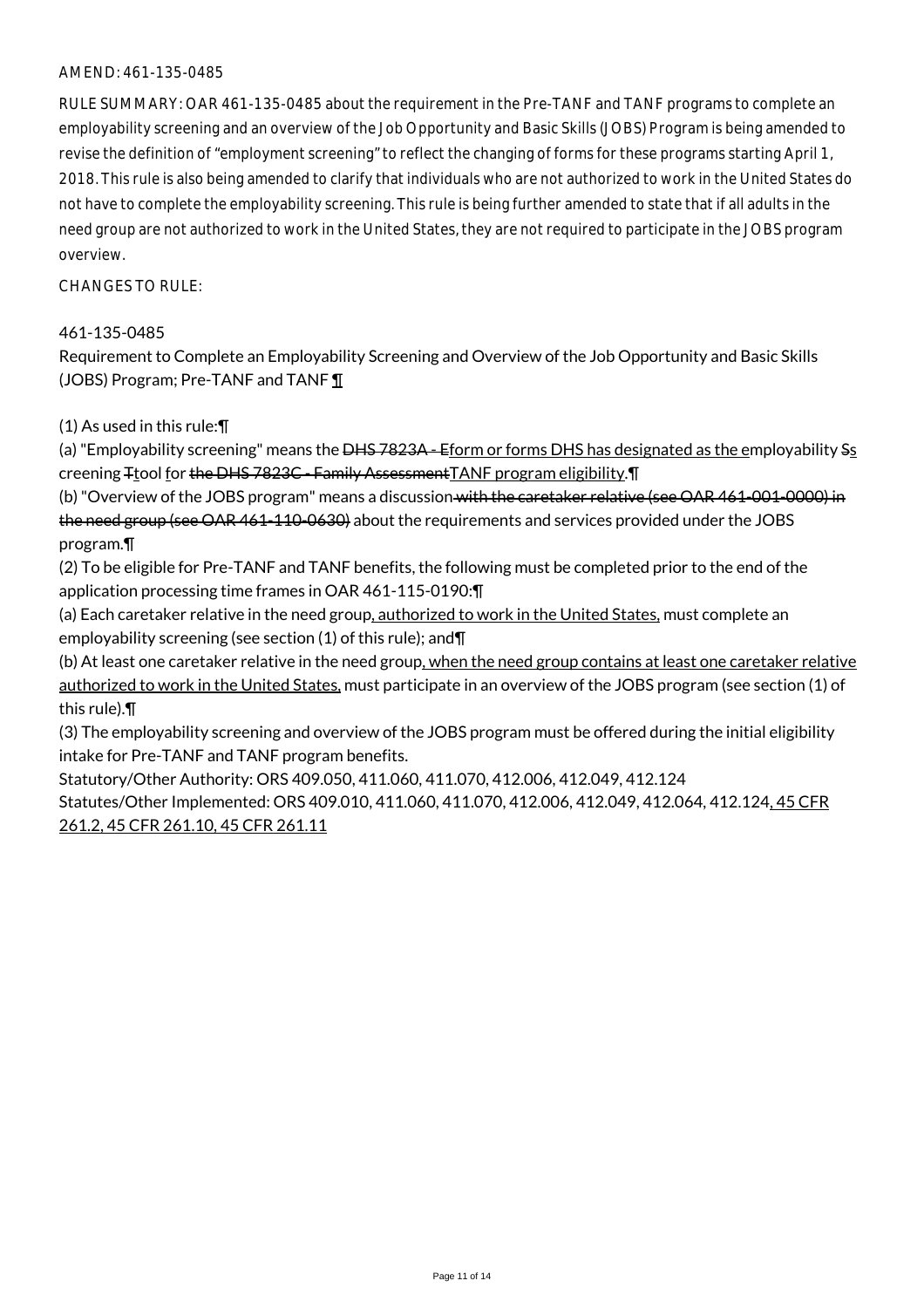### AMEND: 461-190-0211

RULE SUMMARY: OAR 461-190-0211 about case plan activities and standards for support service payments is being amended to state that support services are not used to support employment in an activity that is illegal under either Oregon or federal law. This rule keeps the Department aligned with federal funding requirements.

CHANGES TO RULE:

## 461-190-0211

Case Plan Activities and Standards for Support Service Payments; JOBS, Post-TANF, Pre-TANF, REF, REP, SFPSS, TA-DVS, TANF ¶

In the JOBS, Post-TANF, Pre-TANF, REF, SFPSS, TA-DVS, and TANF programs, notwithstanding any other administrative rule in chapter 461 and subject to the limitations of state funding, the following special provisions apply:¶

(1) Participation in an activity (see OAR 461-001-0025) is available to the following individuals:¶

(a) An individual who is an adult parent, needy caretaker relative (see OAR 461-001-0000), or teen parent (see OAR 461-001-0000) receiving TANF who is not otherwise exempt (see OAR 461-130-0305) and in accordance with participation requirements in OAR 461-130-0310.¶

(b) An individual who is an applicant or recipient in the Pre-TANF, Post-TANF, or SFPSS program.¶

(c) Subject to local services and budget, an individual who is a JOBS volunteer (see OAR 461-130-0310).¶ (d) An individual who has gone over-income for the TANF program due to earnings and needs to increase activity hours to meet Post-TANF federally required participation rates (see OAR 461-001-0025).¶

(e) An individual who has become over-income for the TANF program due to earnings in an on-the-job training (see OAR 461-001-0000) activity is eligible to receive support services (see OAR 461-001-0025) for no more than three months, unless circumstances unique to the situation are identified and warrant the Department to approve a limited number of additional months. Eligibility for support services under this subsection is only permitted while the individual continues to participate in the on-the-job training activity.¶

(f) An individual who is receiving REF who is not otherwise exempt (see OAR 461-130-0305) and in accordance with participation requirements in OAR 461-130-0310.¶

(2) For eligible individuals, subject to the requirements and limitations in sections  $(1)$ ,  $(4)$ ,  $(5)$ ,  $(6)$ ,  $(7)$ ,  $(8)$ , and  $(89)$  of this rule, the following activities are available, and include support services payments if needed:¶

(a) Job search (see OAR 461-001-0025).¶

(b) JOBS Plus (see OAR 461-001-0025 and OAR 461-101-0010) is limited to six months per individual, unless circumstances unique to the employment situation are identified and warrant the Department to approve a limited number of additional months.¶

- (c) Work experience (see OAR 461-001-0025).¶
- (d) Supported work (see OAR 461-001-0025).¶
- (e) High School or GED Completion Attendance (see OAR 461-001-0025).¶
- (f) Parents as Scholars (see OAR 461-001-0025).¶
- (g) Limited family stability (see OAR 461-001-0000) activity.¶
- (A) Drug and alcohol services (see OAR 461-001-0025).¶
- (B) Mental health services (see OAR 461-001-0025).¶
- (C) Attending medical appointments or services.¶
- (D) Rehabilitation activities (see OAR 461-001-0025).¶
- (E) Crisis Intervention (see OAR 461-001-0025).¶
- (F) SSI application process.¶
- (G) Domestic violence (see OAR 461-001-0000) intervention.¶
- (h) Vocational training (see OAR 461-001-0025).¶
- (i) Life skills (see OAR 461-001-0025).¶
- (j) On-the-job training.¶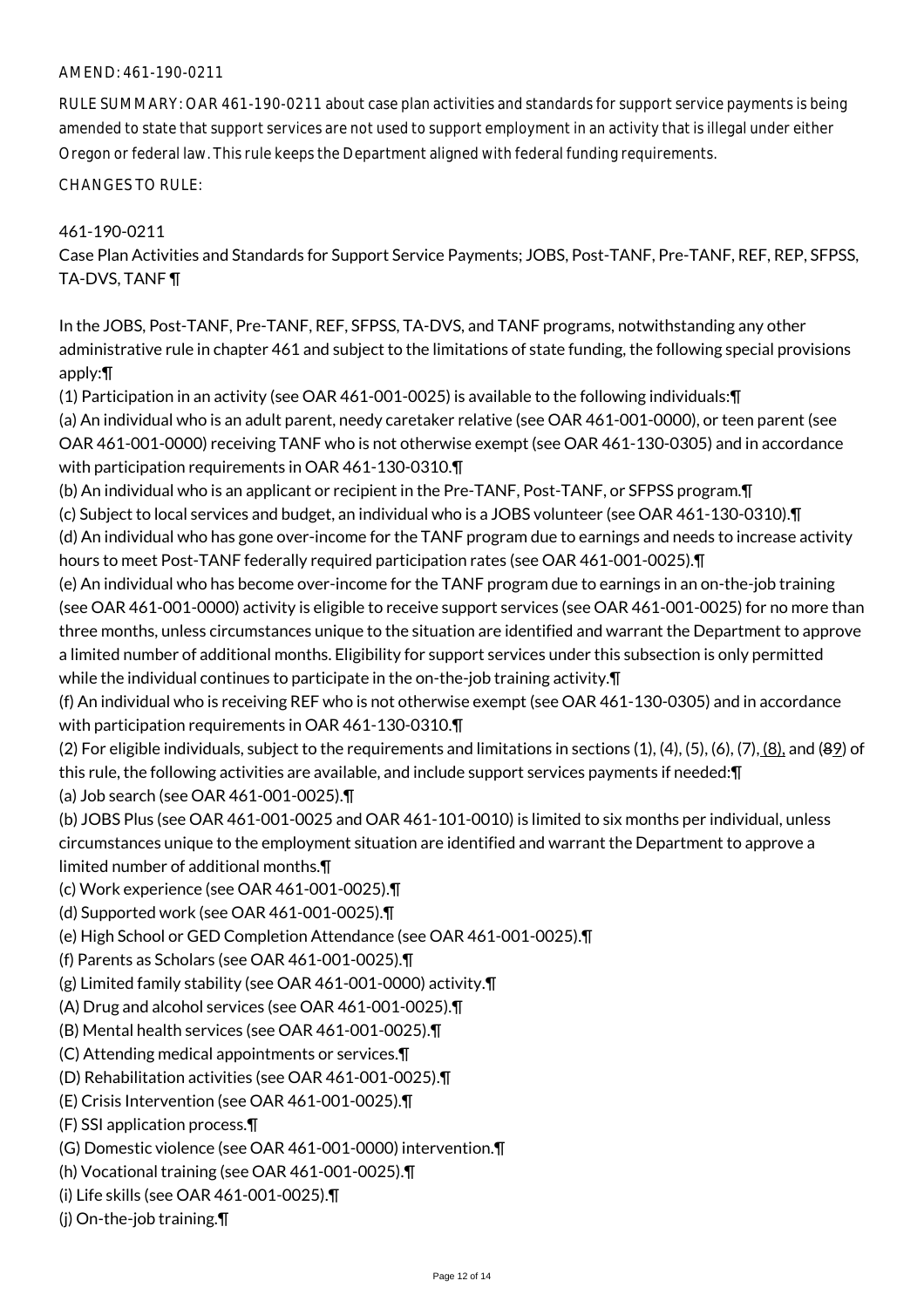- (k) Unsubsidized employment (work).¶
- (L) Adult Basic Education (see OAR 461-001-0025).¶
- (m) Job skills training (see OAR 461-001-0025).¶
- (n) Self-initiated training (see OAR 461-001-0025).¶
- (o) Program entry (see OAR 461-001-0025).¶
- (3) The following activities do not include support services payments:¶
- (a) Family Support & Connections.¶
- (b) Microenterprise (see OAR 461-001-0000).¶
- (c) Post-TANF.¶

(4) In approving JOBS program or REP program support services payments, the Department must consider lower cost alternatives. This rule is not intended to supplant Department funding with other funding that is available in the community. The expectation of the Department is that Department staff and participants work collaboratively to seek resources that are reasonably available to the participant in order to participate in activities.¶

- (5) Payments for support services are only provided when:¶
- (a) Necessary to participate in activities in a signed case plan;¶
- (b) Authorized in advance; and¶
- (c) All other provisions of this rule are met.¶
- (6) Payments for support services for JOBS participants are subject to the following limitations:¶

(a) Child Care. Payments for child care may be authorized, as limited by OAR 461-160-0040, if necessary to enable individuals to participate in an approved JOBS program activity specified in the individual's case plan, including an individual approved by the district to complete a family stability activity. If authorized, payment for child care is:¶

(A) The lesser of the actual rate charged by the care provider and the rate established in OAR 461-155-0150. The Department rate for children in care less than 158 hours in a month is limited by OAR 461-155-0150.¶ (B) The minimum hours necessary, including meal and commute time, for the individual to participate in an approved JOBS program activity.¶

(b) Transportation. The Department may provide payments for an individual for transportation costs incurred in travel to and from an approved JOBS program activity or an individual approved by the district to complete a family stability activity. Payment is made only for the cost of public transportation, the cost of fuel, or for minimal vehicle repairs. Payments are subject to the following considerations:¶

- (A) Payment for public transportation is a priority over payment for a privately owned vehicle.¶ (B) Payment for fuel costs for a privately-owned vehicle is provided if the participant or individual providing the transportation reports having a valid driver's license and vehicle insurance and either of the following is true:¶ (i) No public transportation is available or the participant is unable to use public transportation because of a verifiable medical condition or disability for which no accommodation is available.¶
- (ii) Public transportation is available but is more costly than the cost of fuel.¶
- (C) Payment for vehicle repairs may be authorized at the discretion of the district if the following are true:¶ (i) No reasonable public transportation is available; and¶
- (ii) The costs to repair the participant's vehicle is reasonable in relation to the value of the vehicle and the minimum necessary.¶
- (c) Housing and Utilities. Payments for housing and utilities are not allowed.¶
- (d) Other Payments. When the need is identified by the district and no other sources are available, the
- Department may provide other payments needed --¶
- (A) To look for work.¶
- (B) To accept a job offer.¶
- (C) To attain a high school diploma or GED.¶
- (D) For books and supplies to complete a district-approved vocational training.¶
- (E) Other payments with manager approval that are not otherwise restricted by rule.¶
- (e) None of the following payments are allowed:¶